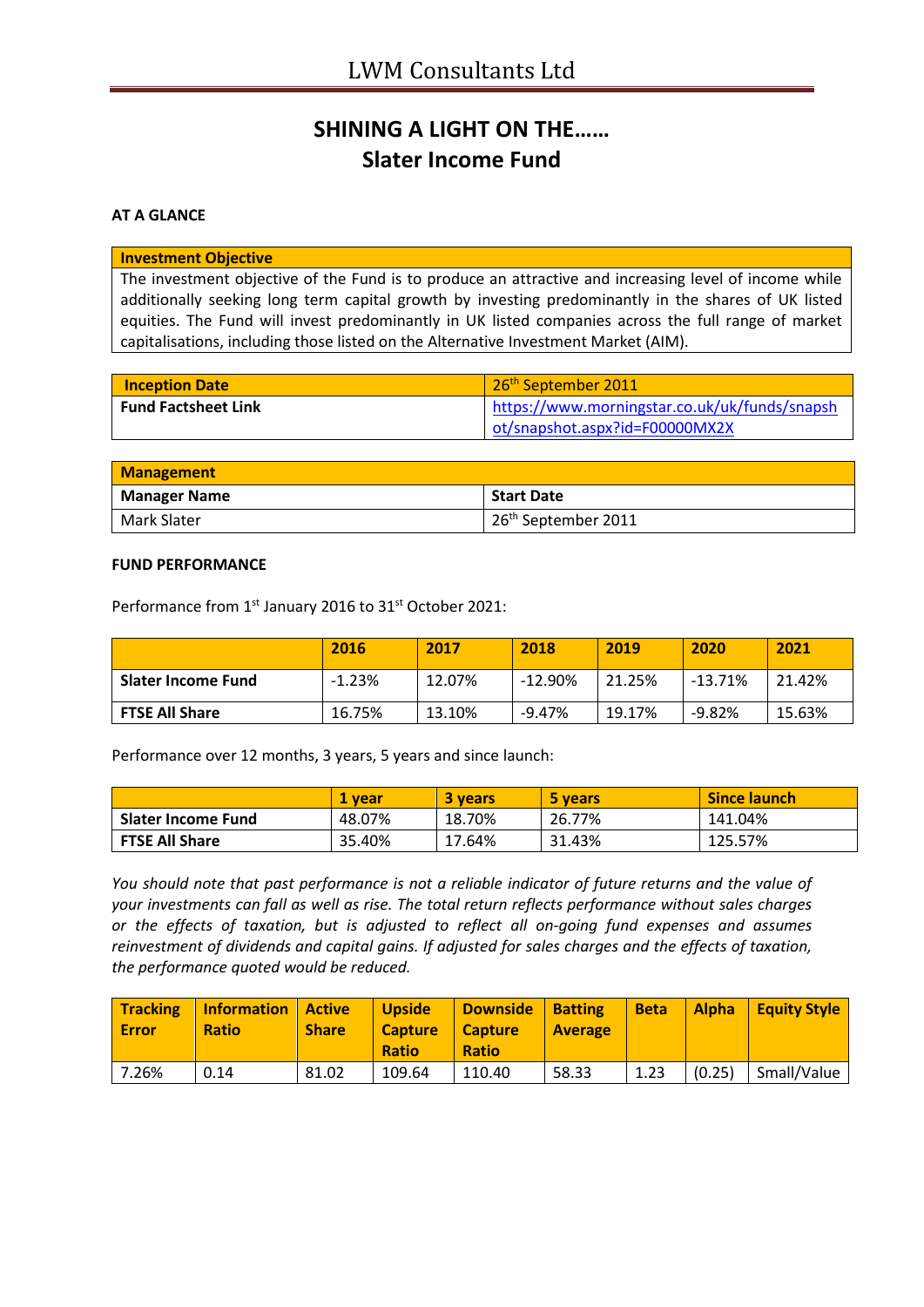# LWM Consultants Ltd

| <b>Volatility Measurements</b> |        |
|--------------------------------|--------|
| 3-Yr Std Dev (volatility)      | 20.44% |
| 3-Yr Mean Return (average)     | 5.88%  |

| <b>Investment Style Details</b> |        |  |
|---------------------------------|--------|--|
| Giant                           | 15.99% |  |
| Large                           | 12.76% |  |
| Medium                          | 6.61%  |  |
| Small                           | 20.86% |  |
| Micro                           | 34.91% |  |

| Top 5 Holdings - 39 Equity Holdings |                               |       |
|-------------------------------------|-------------------------------|-------|
| Sureserve Group PLC                 | Industrials                   | 4.48% |
| STV Group PLC                       | <b>Communication Services</b> | 4.24% |
| Supermarket Income REIT Ord         |                               | 4.22% |
| Phoenix Group Holdings PLC          | <b>Financial Services</b>     | 3.94% |
| Chesnara PLC                        | <b>Financial Services</b>     | 3.94% |

| <b>Top 5 Sectors</b>      |        |  |
|---------------------------|--------|--|
| <b>Financial Services</b> | 37.20% |  |
| Industrials               | 11.39% |  |
| <b>Consumer Defensive</b> | 9.29%  |  |
| <b>Consumer Cyclical</b>  | 6.83%  |  |
| Energy                    | 6.43%  |  |

### **UPDATE….**

This was our first introduction to the strategy and by the managers own admission performance has been mixed over the years. COVID has enabled them to reset the strategy. The fund had around 70 holdings, and now has 43 holdings (slightly higher than the last data we had). The reason for this change was to be more focused and get a greater conviction into the portfolio. They feel they have seen some improvement in performance, but they want to get it right before actively promoting the strategy. They are starting to do meetings again.

The strategy aims to deliver both income and growth. It invests across three broad buckets – growth, cyclical, and steady payers. The current split is around 40% in growth and steady payers, and 20% in cyclical. The strategy aims to pay out what it receives, it doesn't hold back any income to build a buffer, nor does it take from growth. This has delivered on average an income stream of around 20% above the FTSE All Share Dividend Yield. On a 12-month forward looking basis the fund is projected to deliver a yield of 4.6% vs the FTSE All Share of 3.79%.

In identifying opportunities they focus on cash flow and the balance sheet. They normally have relatively low turnover. When the dividend drops below 3% then they start to ask questions about the company they are holding, and it is rare to hold anything where the yield is below 2.5%. COVID did change this. During 2020 they saw companies drop dividends or reduce them. During this time they sold 19 holdings and added 7. They have five holdings which haven't re-instated dividends, but they expect that to happen soon and then they will benefit both from the dividend and the re-rating in the share price.